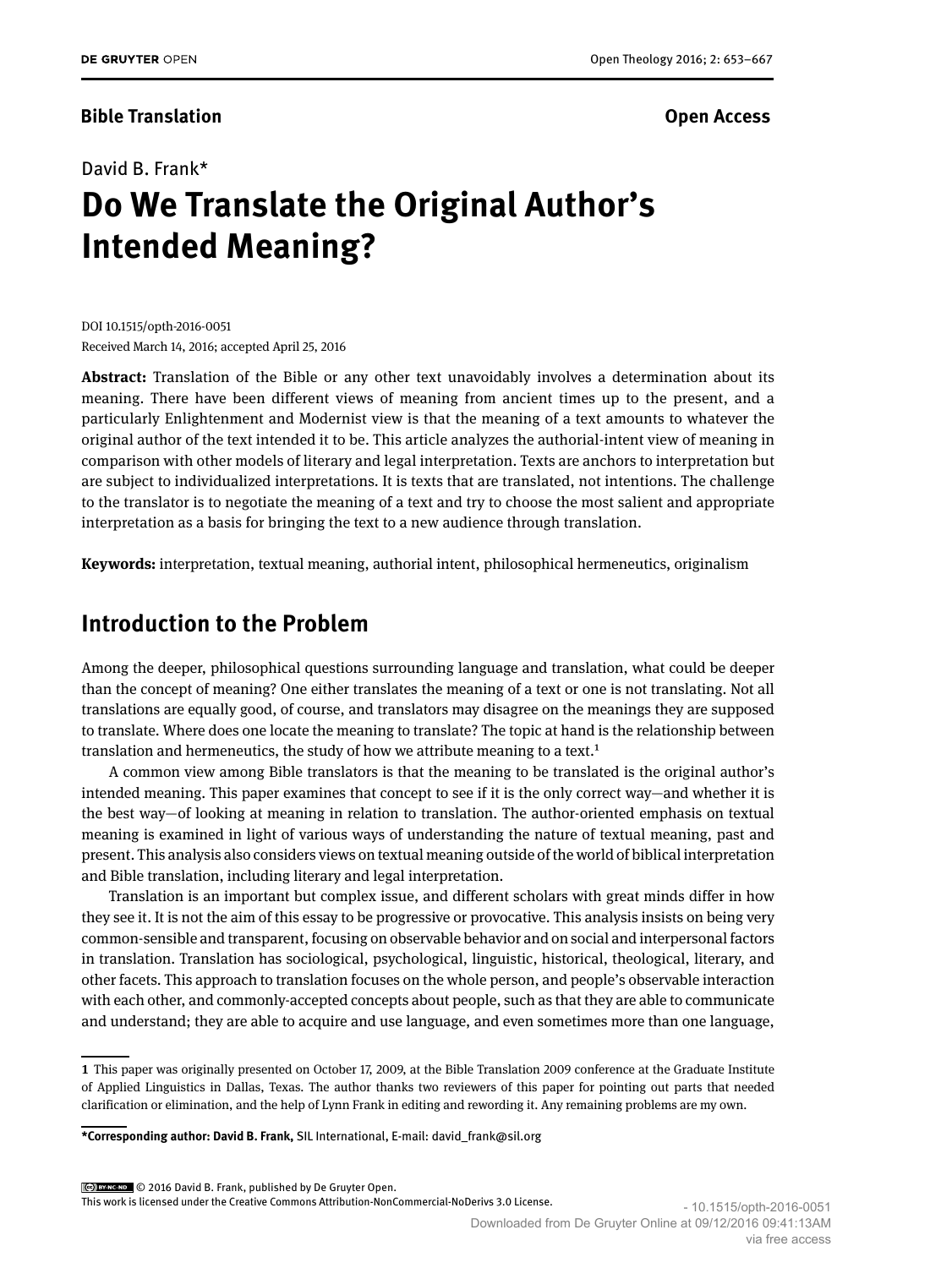and they are able to attribute meaning to language and form impressions about equivalences between languages in terms of how things are communicated.

A conclusion of this analysis is that it is misguided to think that translation is—or should be—about translating the original author's *intended* meaning. The original author's intended meaning is indeed a factor in translation; nevertheless, it is not quite right to say that translation is about translating an original author's intended meaning. The body of this article explains this thesis and presents alternative ways of thinking about the meaning of a text. While translation is inevitably and unavoidably based on an interpretation of the meaning of a text, the meaning of a text to be translated is not located in a single place, and the grounding and anchor of translation should be the text itself, and not in the thoughts or intentions of the author of the text. The starting point is a common-sense analysis of linguistic meaning.

# **Where is Meaning Located?**

Do words have meaning? Do texts have meaning? The common perception is that they do. If one wants to know what a word means, one looks it up in a dictionary. However, those of us who have worked on producing dictionaries know that they are just summaries of how words are used among members of a language community. The real authority on meanings is not a reference book, but the speakers of the language and their habits of interaction.

A more sophisticated view on linguistic meaning is that meanings are *only* in people's heads. Words and other components of language are only media. Language is a conventional system of signs that is learned and shared by a community for the purpose of communication. Human language deserves a more complete analysis than that, but for our purposes here, having to do with textual meaning and how it relates to translation, it is enough to simply say that linguistic communication takes place through the medium of texts that involve words used in grammatical constructions. The term "text" has a broad meaning here, as a unit of communication, which could be either spoken or written, or signed. But in the writings on hermeneutics that are surveyed in this paper, the focus has been on written texts, and particularly published literary works or legal documents.

If meanings are all really only in people's heads, then are they just in the head of the person who initiated a text, i.e., the speaker or author, or are they in the audience's head as well? Meanings that are communicated through language would have to be in the heads of both speaker and hearer, author and audience, or else communication would not be taking place. Besides the original author of a text and the original audience, is there anyone else to take into consideration? It is possible for someone to overhear a conversation who was not the addressee and get at least a partial understanding of what was being said. It is possible for someone to get meaning out of a text that was written generations earlier, and even to translate it. Meanings are in the heads of speaker/authors and hearer/readers and everyone else who encounters the text who shares the same linguistic code. Meanings are distributed among many people, but they truly are only in people and not in the code itself. The arbitrary but conventional code is just a way of communicating and otherwise stimulating meaning among people.

In what sense does the meaning reside in the text after all? While language as a system of signs is arbitrary, it is conventional as well. It is shared, community property. Communication is possible when people share a code. Even if words do not really "contain" meanings, people attribute meanings to words and texts, in effect endowing them with meaning. Because communities treat words and linguistic constructions as though they had meanings, they can use this linguistic code to interact. It is even possible for someone who is removed from the original speaker-hearer situation to intercept a message and get meaning from it. How much a person could understand about a text that was not intended for that person would depend on various factors, including how explicit the author was in communicating his or her thoughts, and to what extent the original communication was couched in a situational context that the extended interpreter does not understand.

The point is that meanings are in people's heads, and when a text is involved, the meaning attributed to that text is in the heads of as many people who encounter that text who share the same linguistic code. But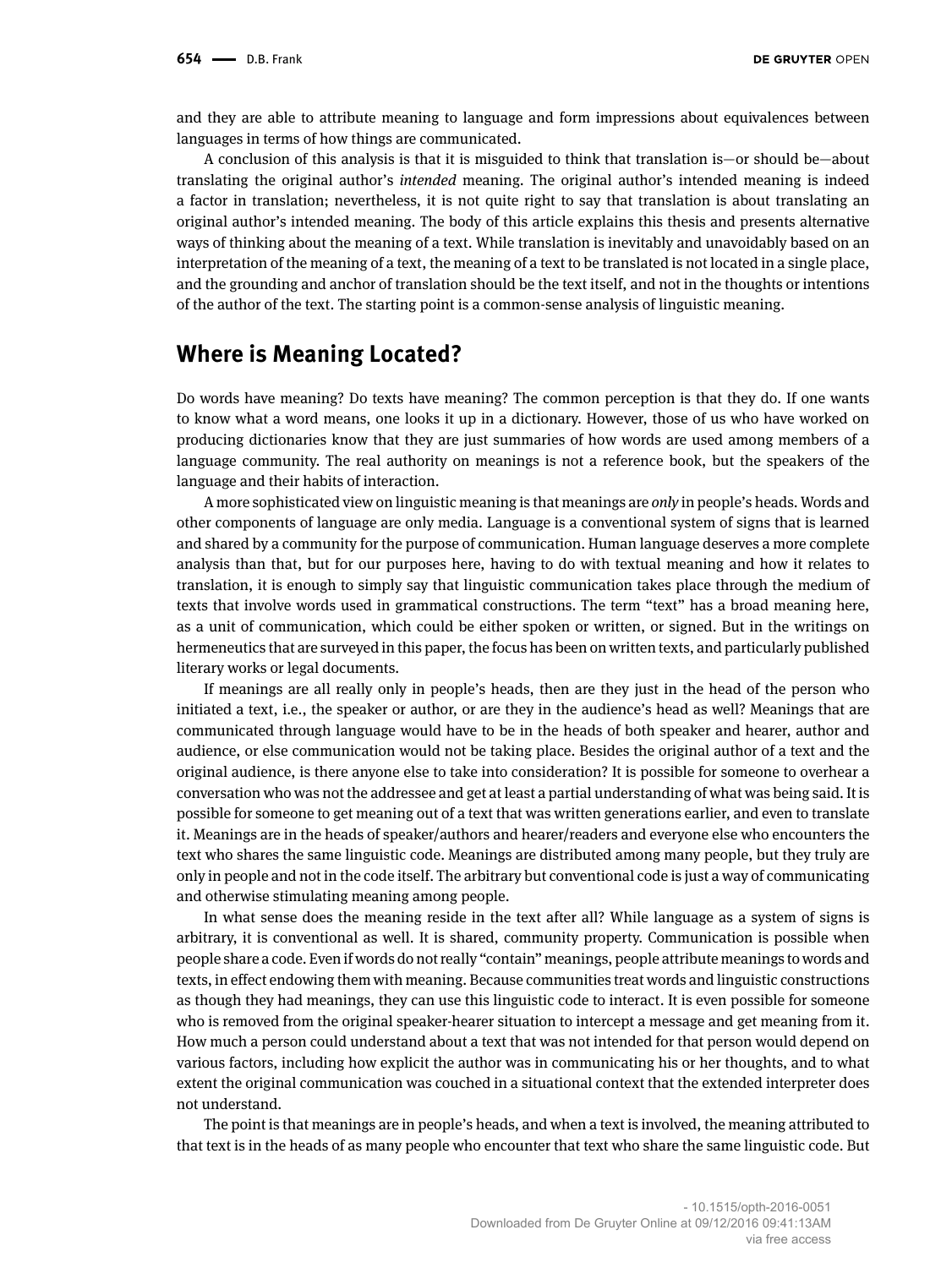because language is community property and people share a conventional system of signs, there is a sense in which meanings can revolve around a text.

The following is a survey of thought over time on the location of textual meaning. In this survey, it will be demonstrated that the modern concept of the author as the controller of the meaning of a text is not universal, but is situated in a certain worldview.

# **Theories of Interpretation**

#### **Traditional Jewish Hermeneutics**

As "the people of the book," Jews were and are concerned with scripture as text, and with its meaning. The assumption was, of course, that whether the scriptures were narratives or psalms or wisdom or prophecies, they have relevance to the contemporary context. The question would naturally arise, What do the scriptures say to us *today*? And this "today" spans hundreds and thousands of years.

The traditional Jewish mode of understanding the meaning of scripture text was that it is the message of God that speaks to all generations. There was not a preoccupation in traditional Jewish hermeneutics with the original author and audience. Scriptures had to be interpreted in each generation and context for the meaning to be complete. God is an active participant, and interpretation is the method by which someone seeks to understand what God is saying to their situation through the scriptures.<sup>2</sup>

*Midrash* is the term for the accepted interpretive method used by the Jews. To us with our modern hermeneutic approach, it would seem as though midrash can involve improperly taking things out of context, or reading meaning into a text. To the Jews, in biblical times and since then, midrash was a method of interpreting, reasoning and arguing that was both acceptable and compelling. Midrashic argumentation can be observed in the writings or reported speech of Matthew, Jesus and Paul. For example, when Jesus quoted Exodus 3:6, "*I am* the God of Abraham, the God of Isaac, and the God of Jacob" to prove that life continues after death (Matthew 22:31–32; Luke 20:37–38), his audience of Jewish leaders accepted the validity of his argument ("Good answer, Teacher!"). They did not dare to ask him any more questions (Luke 20:39–40).

Similarly, Paul uses what might seem today like a strange reading of Psalm 68:18 to support his argument in Ephesians 4:8 that God gives (spiritual) gifts. Or consider how in Galatians 3:16 Paul makes a point by distinguishing between singular "seed" and plural "seed(s)" using Genesis 12:7 as a proof text in a way that would not be obvious on the basis of a normal reading of the Hebrew. These are examples of midrashic reasoning and argumentation.3

The gospel writer Matthew (2:18) called the slaughter of the innocents at the time of Christ's birth a fulfillment of the prophecy of Jeremiah: "A voice is heard in Ramah, mourning and great weeping, Rachel weeping for her children and refusing to be comforted, because they are no more" (Jeremiah 31:15 NIV).<sup>4</sup> Jeremiah's prophecy apparently had a different referent at the time it was originally given, yet in a sense it can be taken as a prophecy about Christ. This is in agreement with the acceptable method of reasoning used by the Jews at that time. It is interesting to note what Edersheim has to say about the reasonableness of Matthew's use of Jeremiah 31:15, "To an inspired writer, nay, to a true Jewish reader of the Old Testament,

**<sup>2</sup>** See Vanhoozer, *Meaning in This Text*, 115.

**<sup>3</sup>** See Arichea and Nida, *Handbook on Galatians*, which says in reference to Galatians 3:16, "The real exegetical problem in this verse is in Paul's use of 'descendant' and 'descendants' (literally, 'seed' and 'seeds'). Although he was certainly aware that the Hebrew and Greek forms of the word 'seed' are singular in form but collective in meaning, yet he goes on to distinguish between the singular and the plural in order to prove his point, namely, that the promises of God were given to Abraham and one descendant, not many; and that one descendant is Christ. Some scholars have found rabbinical parallels to Paul's exegetical method in this verse, and other interpreters have used ingenious ways to justify Paul's reasoning here. Fortunately, the translator does not have to hold to a particular position regarding these verses in order to translate them accurately." **4** Scripture quotations are taken from the *New International Version*, copyright 2011–2016, Biblica.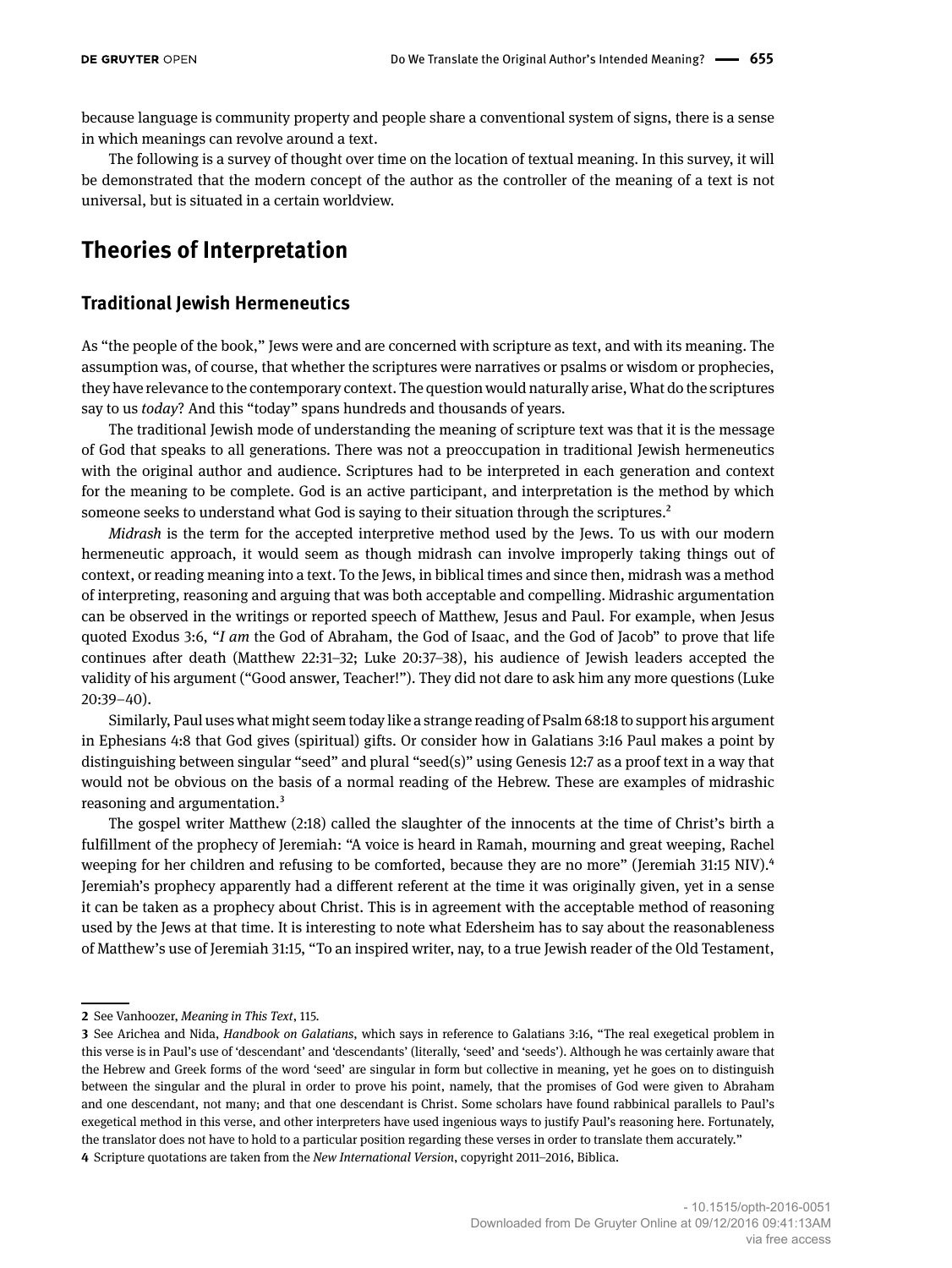the question in regard to any prophecy could not be: What did *the prophet*—but, What did the *prophecy* mean?" (1883:215). In other words, authorial intent was not the governing factor in scripture interpretation (not "What does the prophet mean?"), but rather the text itself ("What does the prophecy itself mean?"), including how these words might apply to a new situation.

#### **Authorial Intent**

Eventually in Western thought an enduring conception arose regarding the meaning of a text as being controlled by the author of the text. That is, whatever the author intended a text to mean is what it properly means. The words "author" and "authority" are related, etymologically-speaking, from the Latin *augere* "to cause to grow, to increase." The idea is that the author, as the one who created a text, is its owner. The author has authority over his or her text, and an interpretation of a text that the author would not have anticipated would be seen as inappropriate.

The emphasis on authorial intent as the governing factor in textual interpretation is associated with the Age of Reason, Enlightenment and into the Modern era (as opposed to the Postmodern era), with their emphasis on the mind, the power of pure reason, consciousness and the evolution toward objective truth. To understand a text is to work toward understanding the mind of the author, and the author's reasoning. Around the turn of the nineteenth century, Friedrich Schleiermacher made this operating principle explicit in his 1813 essay "On the Different Ways of Translation."5 To understand a text is to understand what the author was thinking when he created it. The focus turns from the text itself to the author. The idea that a text could mean different things to different people was not considered, because the person who issued the text was the one who could say what it meant, by right of creation. The original meaning of a text, as it left the mouth or the pen of the originator, before even the original audience tried to make sense of it, was seen as the true meaning. It would not matter whether the text is an imperfect expression of the author's thoughts, or whether the original audience might have misunderstood the author's thoughts and intentions, the author had the right to say what his or her text meant, and a text was seen as a pointer to whatever the author wanted to express. If a reader gets something out of a text other than what the author meant to express, then to that extent the reader has misunderstood the text. This is the Modern view of textual interpretation.<sup>6</sup>

Today, at a time when Relativism, Postmodern thought and Deconstruction threaten the idea of seeking objective truth, E.D. Hirsch in writings such as his *The Aims of Interpretation* (1976) has been a modern champion of authorial intent. Horrified by the idea that meaning could be indeterminate, and choosing his words carefully, Hirsch defends the idea that a text has only one meaning, and that is the meaning that the author of the text intended it to have. However, it is an unavoidable fact that different people might *think* a text means different things. Hirsch tries to solve the problem by definition. He distinguishes the *meaning* of a text, which is controlled by the author, from the *significance* of a text to its readers. So meaning is equated with authorial intent. The significance of a text to a reader can go beyond—or even be at odds with—the author's intended meaning, and so it is not the same thing as the text's meaning. Hirsch's solution would seem to be a form of manipulation. That is, it is a matter of definition that preserves the notion of the authorintended meaning as being *the* meaning of a text, with other meanings attributed to the text being labeled as something other than "meaning." This neat approach could be satisfying to anyone who is inclined toward the authorial-intent view of textual meaning, but it is unconvincing to anyone who sees a text as potentially having different meanings, depending on the individual. But for Hirsch, his use of definitions to narrow down *the meaning* of a text to whatever the author meant when creating the text satisfies his

**<sup>5</sup>** Schleiermacher, "Ueber die verschiedenen Methoden des Uebersezens," later published in *Das Problem des Übersetzens*.

**<sup>6</sup>** Arguing at least temporarily from this point of view, Vanhoozer, *Meaning in This Text*, explains, "The goal of interpretation is to recover the original meaning of the text…. The original meaning alone is the authentic meaning, the author's actual, authoritative meaning" (46). "Precisely because they have authors, texts don't mean just anything. The author's will acts as a control on interpretation. Thanks to an author's willing *this* rather than *that*, we can say that there is a definite meaning in texts prior to reading and interpretation" (47). He adds (66), "The Cartesian subject, the *cogito*, begat the autonomous author, one who speaks clearly in his or her own voice. Meaning is stable because the author is a stable subject."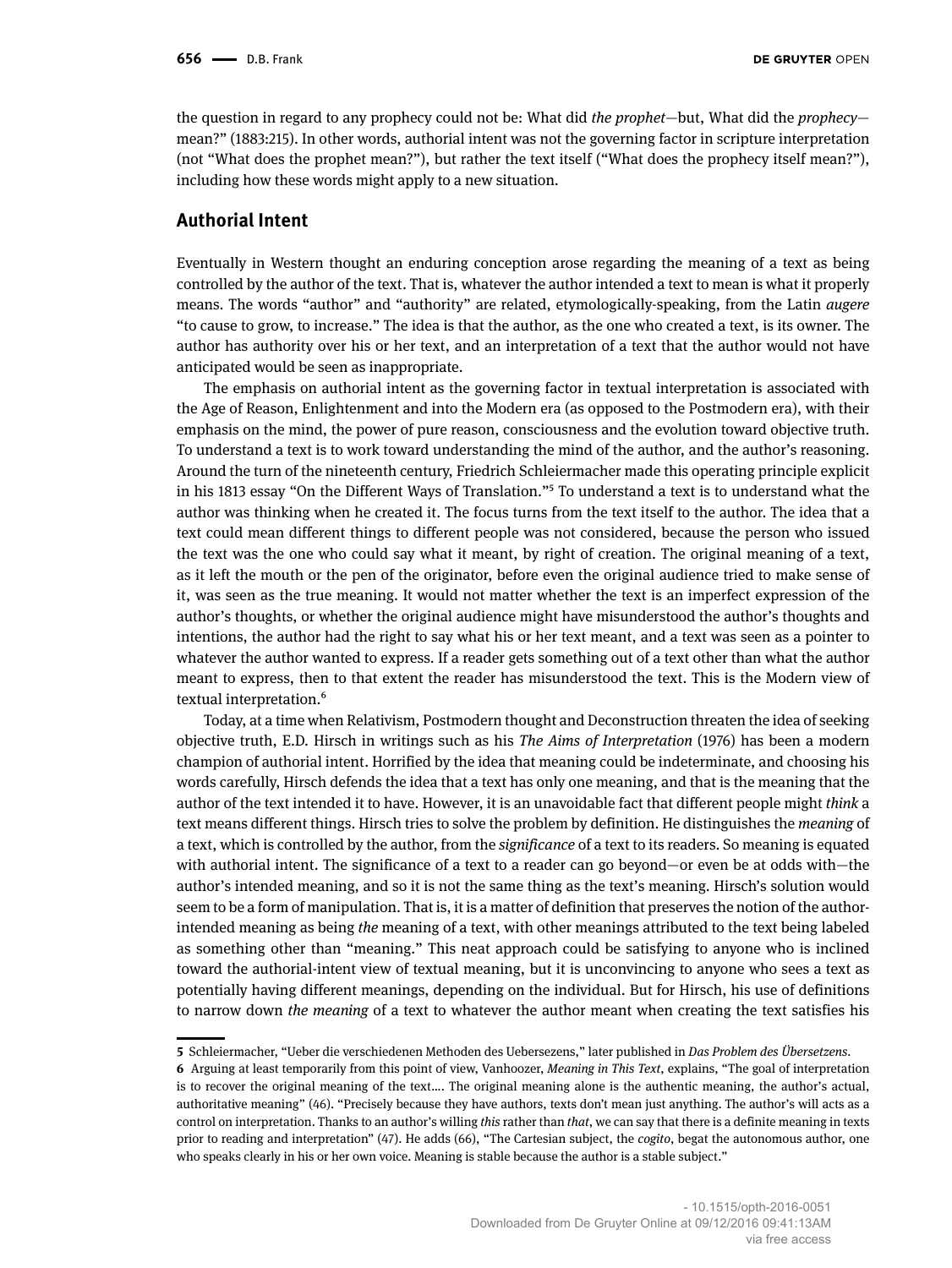conviction that a text has a definite meaning and cannot mean all kinds of things; that there are valid interpretations, and invalid ones.7

#### **New Criticism, the Intentional Fallacy, the Death of the Author**

Interestingly, it was the goal of further objectivizing textual meaning that led to the abandonment of objective approaches and the embrace of subjective, relativistic approaches. An academic approach to literary criticism arose in the middle of the twentieth century called the New Criticism. The idea was to try to come to grips with a text as a self-contained, structural unit, and not in terms of the personal factors surrounding the text, such as what someone intended the text to mean, or how different people might interpret it. (Keep in mind a poem as being an example of the kind of text being considered.) A distinction was made between a text, on the one hand, and the biography surrounding that text, on the other. Even the cultural context of the text was not considered when analyzing a text. A text meant what it said, and the meaning is not to be found outside the text. The meaning of a text is to be found within the text itself.

Out of this New Criticism school of thought, William Wimsatt and Monroe Beardsley (1946) proposed that it was an "intentional fallacy" to think that a text means just what the author intended it to mean. A comparison was made between creating a literary piece and giving birth. Once a new thing has been produced, it is appropriate to look at the new thing (baby or poem) as a thing in itself, and not as an extension of whoever produced it. Considerations of what the author might have been thinking when composing the poem or story were speculative and irrelevant. Even if an author wanted to clarify the intended meaning of a literary object that this same author had produced, it is too late. The text stands on its own. Wimsatt and Beardsley had equal disregard for various reactions that the text might produce in a reader, and wrote about an "affective fallacy" as well, distinguishing between what a text is and what effect it has. A text has a certain structure and says what it says. You don't look outside the text to find out what it means. This was a Structuralist approach to literary analysis.

Roland Barthes came out of and contributed to this Structuralist approach to literature, with its interest in seeing texts as systems of signs. In his classic essay "The Death of the Author" (1967), Barthes suggests that the notion of the author is a fiction—a modern invention—and suggests in its place the term "scriptor." Out of his contempt for *bourgeoisie* and his affinity toward Marxism—itself a Structuralist system—Barthes saw an author's (or "scriptor's") attempt to control the meaning of a text he created as being illegitimately coercive. An author's intended meaning of a text is no more authoritative than the meaning or use that anyone else might make of it. A text is an instance of language, and meaning in language is not limited to one person. Why should an "author" be able to limit meaning? To suggest that the creator of a text had any control over it, to Barthes, was capitalistic. Rather, he saw a text as part of a system, and the creator of the text was also part of that system. In fact, Barthes did not see an author/scriptor as being a creator, but rather saw the text and the scriptor as being created simultaneously. A scriptor is just someone who rearranges the elements of language, as they are constantly being rearranged.

While Barthes's de-emphasis of the author of a text agreed with the New Criticism, by pushing Structuralism to its limits, Barthes led into Poststructuralism. That is, not everything one needs to know about a text is found within the text itself. A text is part of a larger socio-cultural-historical-politicaleconomic system that the New Critics declined to recognize. While the author of a text is irrelevant or nonexistent to Barthes, in his view the users of the text were not. While Barthes attempted to debunk the notion that "author" and "authority" should be related, he did not think that the meaning of a text was limited.

**<sup>7</sup>** Vanhoozer, *Meaning in This Text*, 47, notes (emphasis added), "E.D. Hirsch Jr., an outspoken advocate of the authority of the author, argues that without the author as an anchor of meaning, there would be no adequate principle for judging the validity of an interpretation…. For Hirsch, the author's intention is the only practical norm, the sole criterion for genuine consensus, *the sole guarantor of the objectivity of meaning*. Strictly speaking, a sequence of words means nothing in particular until somebody means something by them. It is the author who determines verbal meaning."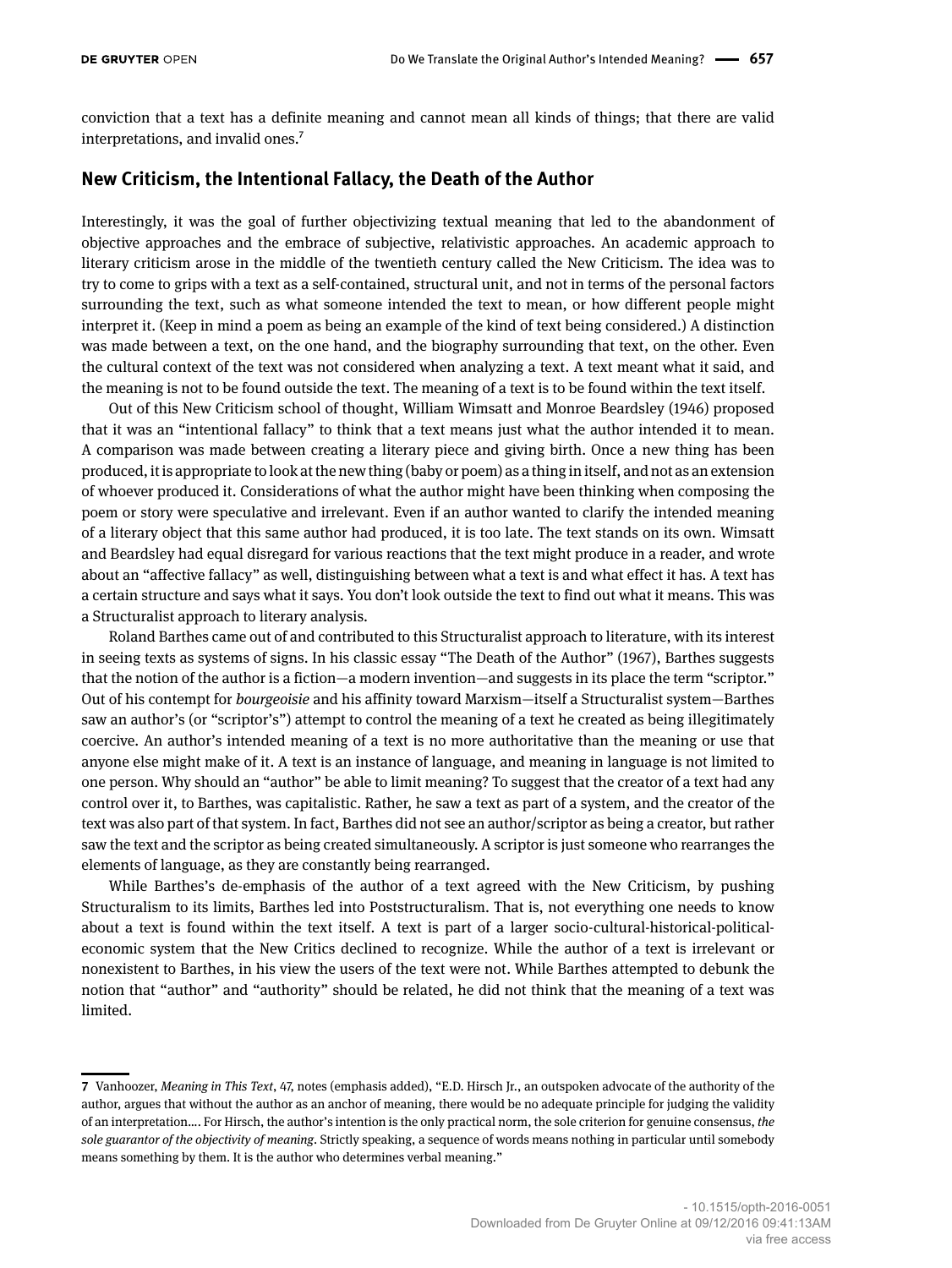#### **Reader Response**

The New Criticism school of thought had a limited lifespan, and further developments in literary theory ignored the proposal that one's reaction to a literary work should be irrelevant. The emphasis came to be on the variety of responses that a text can stimulate. This Reader Response school of thought contrasted with preceding schools of thought that emphasized either the author's intentions or the literary work as something autonomous. The meaning of a text came to be seen as multivalent, with as many different meanings as there are responses to it. The focus is now on the audience of a text, and not its origin. The reader of a text completes its meaning.

Consider the analogy of a writer of a literary work compared to a composer of a symphony, with the reader compared to a performer. The reading of a text brings out its potential, like the performing of a symphony. But each "performance" of a text might be different, depending on the interpreter. In contrast with the New Criticism, which emphasized that the meaning of a text is objective and consistent and totally within the text itself, the Reader Response approach said that the meaning of a text is totally subjective and outside the text, in the minds of the readers, and since there would be various readers, the meaning would be variable.

#### **Deconstruction**

Jacques Derrida's approach of Deconstruction attempted to call into question and unravel all of the oppositions on which our understanding of texts is based. Structuralism is based on a system of oppositions used to analyze. In his 1967 *De la Grammatologie* [*Of Grammatology*], Derrida challenged the distinctions between author and text and reader and context, between mind and body, between science and literature; he challenged any distinction that could be made in order to show that nothing is on a solid foundation. His conclusion was that everything is a text, and nothing stands outside the text. Everything is part of a system of irreducible complexity and there are no firm foundations to use as a starting point. Any analysis only raises more questions. Every text has multiple, contradictory interpretations.

While Modernism emphasized authorial intent, and New Criticism said that the meaning of a text is solely within the text and not in either the author or reader, and Reader Response said that the reader completes the meaning of a text in the reading, Deconstruction seems to say that the meaning is nowhere and everywhere at the same time. The meaning, if anywhere, is in the overall system of which the author and the text are a part, and on which nobody can get a good grasp because we are all part of that system. There is no point in trying to determine "the" meaning of a text. Meaning is a matter of negotiation.

#### **Philosophical Hermeneutics**

Hans-Georg Gadamer's most notable work, *Truth and Method* (1975), developed the concept of philosophical hermeneutics. Gadamer took issue with the classical idea, associated with Schleiermacher, that understanding a text involves recovering the author's intended meaning, and at the same time took issue with the idea that texts can be analyzed objectively, without reference to the author or interpreter. He used the metaphor that the reading of a text is a fusion of horizons. Gadamer said that a text has its own horizon, or vantage point and all that can be seen from that vantage point, and a reader brings his own horizon to the text. Meaning is the result of the reader's horizon being altered or widened by exposure to the horizon of the text. Interpretation, or getting meaning out of a text, involves having one's own view impacted through the reading of that text. This, in turn, involves understanding how one's own tradition relates to the tradition in which the text was produced. The author of a text does not control its meaning. Meaning is only potential in a text until the text is interpreted, and the interaction between author and reader brings the potential meaning into reality. Different interpretations are possible and even inevitable, because different readers bring different horizons of their own to the text. A horizon is the point beyond which a person cannot see, but interaction with a text allows a person to extend his or her horizon.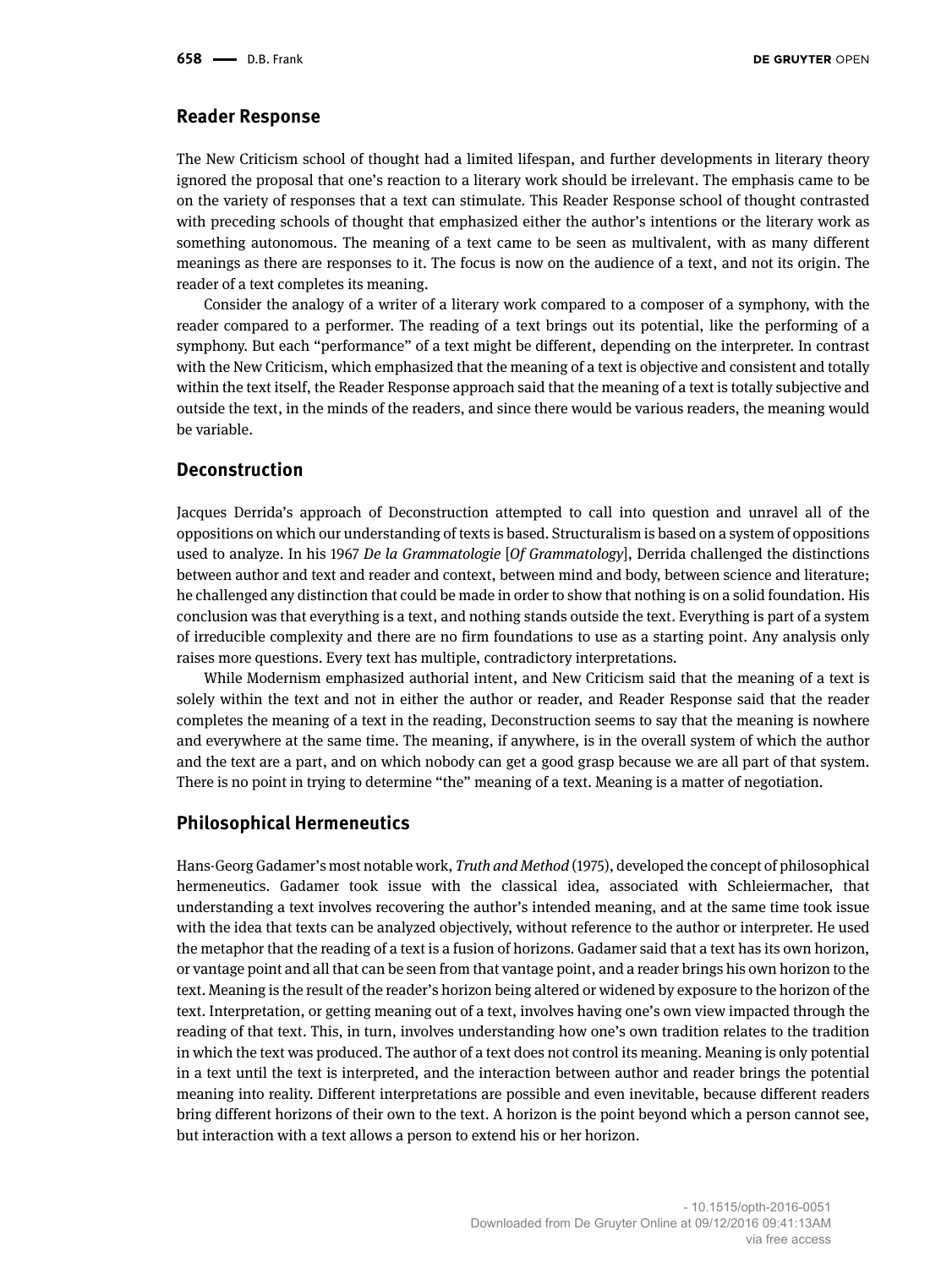Paul Ricoeur is closely associated with Gadamer and continues to develop the concept of meaning as a fusion of horizons. Once an author has created a text, the reader interacts with that text, and the author's thoughts or intentions become irrelevant.<sup>8</sup> Another metaphor Ricoeur uses is that a text is like a musical score that only provides for the potential for music—or meaning—until it is performed—or read.<sup>9</sup> You can either analyze a text (like analyzing a musical composition), or you can try to absorb what the text has to say (like performing a musical piece). A reading of a text is a performance of it, and not all performances will be the same. A musical conductor cannot interact with the composer except through the interpretation of the music that the composer composed. Similarly, a reader cannot interact with an author except through an interpretation of the text, or texts, that the author created. What the interpreter brings to the text will determine what meaning can be gotten out of it. A text has a "surplus" of meaning, and in new contexts it can be interpreted to mean things that are not limited by what the author intended. It is the reader of a text that determines its meaning. The intention of the original author is *behind* the text, but the meaning of a text is *in front of* it, and "interpretation actualizes the meaning of the text for the present reader."10

While Gadamer and Ricoeur, like Derrida and others, say that the original author's intended meaning is inaccessible and irrelevant to the interpretation of texts, they differ from Derrida in terms of seeing any possibility that there is anything "out there" beyond the text. Derrida emphasizes that nothing is really knowable outside a system that we are all trapped in, where signs only point to other signs. Ricoeur acts as though there really is an objective reality, but we as humans with limited perspectives can only access that reality indirectly. God is outside our human limitations. A text is something separate from the reader, and the text and the reader each have their own horizons, and a reader can extend and modify his or her horizon by interacting with the text.

#### **Summary**

The purpose of this survey has been to show that the emphasis on the author's intended meaning as being the unifying element of hermeneutics is not the oldest nor the most recent way of looking at meaning, but rather is associated with a particular Western modern, or Modernist, worldview, in comparison with pre-Modern and Postmodern and non-Western worldviews. A reason for focusing on authorial intent in the Modern worldview has to do with the elevation of the human mind as being the thing we can be most sure of and rely upon—thus Descartes' rationalist argument for the existence of God based on "I think, therefore I am" as a starting point. Another rationale for focusing on the meaning that an author intended for his or her text has to do with the Modernist drive toward objectivity, including objective meaning, and the concern that if a text does not have a meaning that is unified by whatever the author intended it to mean, then its meaning is subjective and indeterminate. However, both the traditional Hebrew approach to textual meaning and the Postmodern approach accept the fact that meanings are not objective and not fixed, and that the unifying element of hermeneutics is not the author's intention, but rather the text itself, as it is interpreted in various contexts.

An implication of this overview is that the hermeneutic approach that emphasizes authorial intent cannot be taken for granted unless it can be defended. There are two main defenses for the emphasis on authorial intent. One argument is that it is just so obviously the truth that the author "owns" the meaning of a text that it is ridiculous to think otherwise—an attitude that goes along with Modernism. The other argument is that the loss of authorial intent as being the unifying factor and the objective meaning of a text leads to chaos. However, if meaning is something that is inherently subjective, then a search for objective meaning is inappropriate. If it can be valid to have different perspectives on the same subject or object, then the Modernist emphasis on finding the single correct meaning of a text is inappropriate.

**<sup>8</sup>** Vanhoozer, *Meaning in This Text*, 108: "As interpreters, Ricoeur believes, we do not meet a mind *behind* the text; rather we encounter a possible way of looking at things, a possible world, *in front of* the text…. The fusion of horizons is a matter of decoding the sense of the text and of unfolding its referent."

**<sup>9</sup>** Ricoeur, *Interpretation Theory*, 75.

**<sup>10</sup>** Ibid., 92.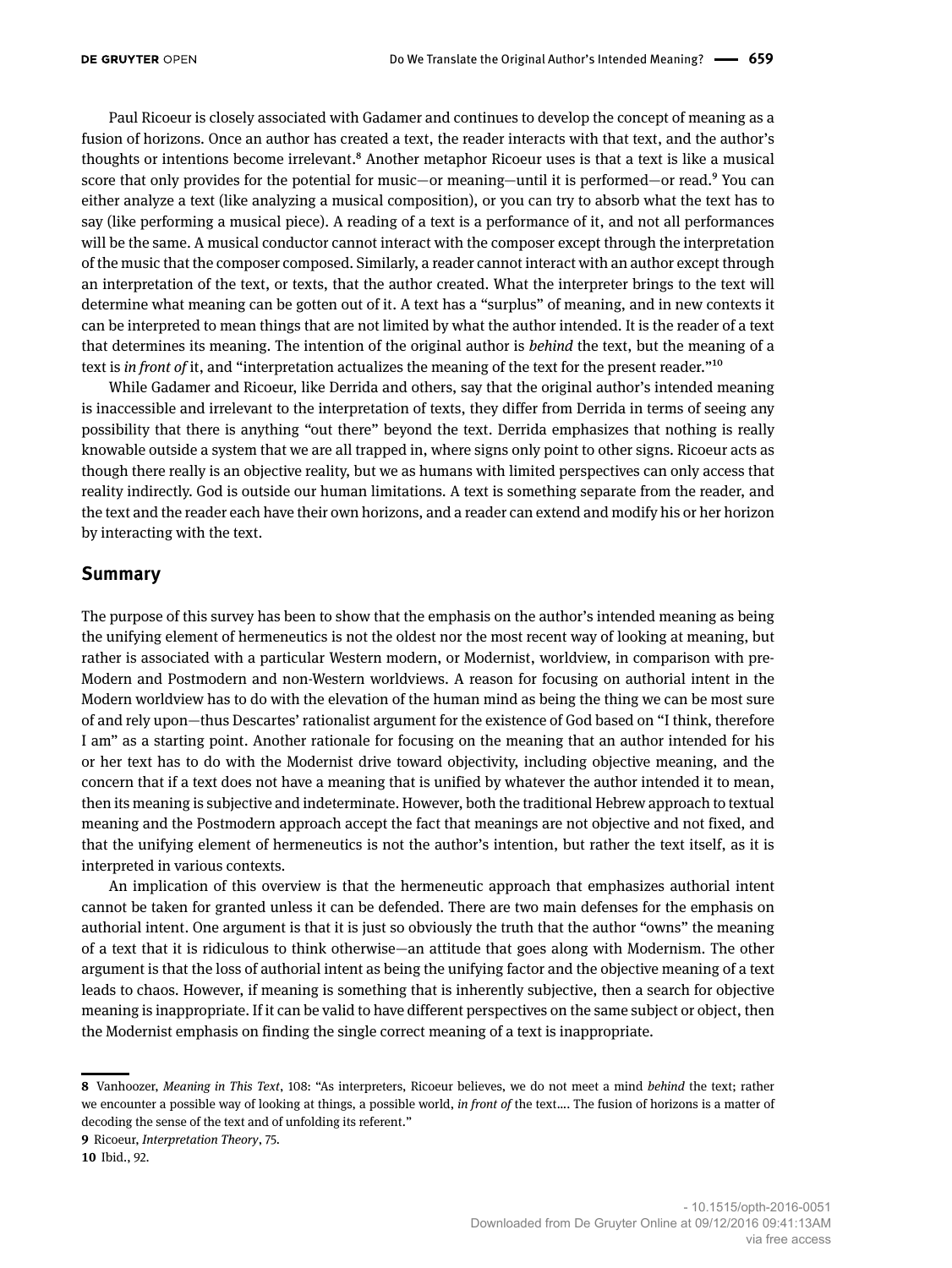Most of the hermeneutic debate over the ages has focused on a literary text, such as a poem, where the author's intentions really are inaccessible, other than by exegeting the text itself. But why does a poem have to have a singular meaning, which is the meaning that the author intended it to have? This is a philosophical debate. In biblical hermeneutics, again the original author's intentions are not available to us today, other than through what he wrote. But more is at stake, in that the scriptures are taken as authoritative, and so the authority/authorship of the text is a matter of concern.

In continuing to try to sort out how to translate scripture meaningfully on the basis of whether the meaning resides in the author's intent or elsewhere, we will turn our attention to the field of law, where, as in biblical studies, the question of how a text came to be has a bearing on important, practical outcomes.

# **Biblical Interpretation Compared with Legal Interpretation**

The questions that have been raised about where to find the meaning of a text in connection with biblical exegesis and Bible translation have a special connection with Constitutional law and what is known in legal circles as statutory construction. Our special interest here is in the translation of scriptures, but in order to translate something like the scriptures, one has to have some understanding—even if incomplete—as to what the text means. For this to be anything more than an academic exercise, there has to be something at stake. Scripture translation and Constitutional law have in common the fact that theological and legal implications provide a motivation for finding the truest meaning and significance of the texts in question. Though Constitutional law does not necessarily have any connection with translation, scripture translation and Constitutional law have in common that fact that the starting point for further action—whether translation and then scripture use, in the case of Bible translation, or legal judgments and action in the case of Constitutional law—is the determination of the meaning of the text in question. Some interesting parallels will be drawn between scripture translation and legal interpretation, with the conclusion in both cases that the grounding for either scripture translation or a legal judgment is in the words of the text, and not in the heads of any single participant associated with that text, including the intentions of the original author.

As in literary and philosophical hermeneutics, so also in legal interpretation there are several identifiable schools of thought as to where the meaning of the text resides. Even within a singular hermeneutic school, there are various canons that a judge may have to sort through to help interpret the law in cases of ambiguity. The following is a survey of the different schools of thought in legal hermeneutics, paying attention to the reasoning behind them and its applicability to biblical hermeneutics and its applicability to Bible translation. A technical distinction that is relevant to the practice of law is made between statutes, on the one hand, and the Constitution, the highest rule of law in the United States, on the other. The use of the Constitution and the statutes in legal judgments is called construction. The first rule of statutory construction is to go by the plain meaning of the text.

#### **Statutory Construction**

Legal interpretation, as practiced particularly by the judiciary, involves statutes that are subject to interpretation, and a judge's responsibility is to apply the law in a way that is considered to be faithful to the spirit and/or the letter of the law. There are standard rules for statutory construction, which is a technical term for the interpretation that a judge must make of legal statutes in order to make a ruling. The most basic rule of statutory construction is that the plain sense of the words of the legal text is paramount. To the extent that the meaning of the statute is clear, then no further deliberation is necessary. As the U.S. Supreme Court stated in one of its rulings, "Courts must presume that a legislature says in a statute what it means and means in a statute what it says there."<sup>11</sup>

**<sup>11</sup>** Connecticut Nat'l Bank v. Germain, 112 S. Ct. 1146, 1149 (1992).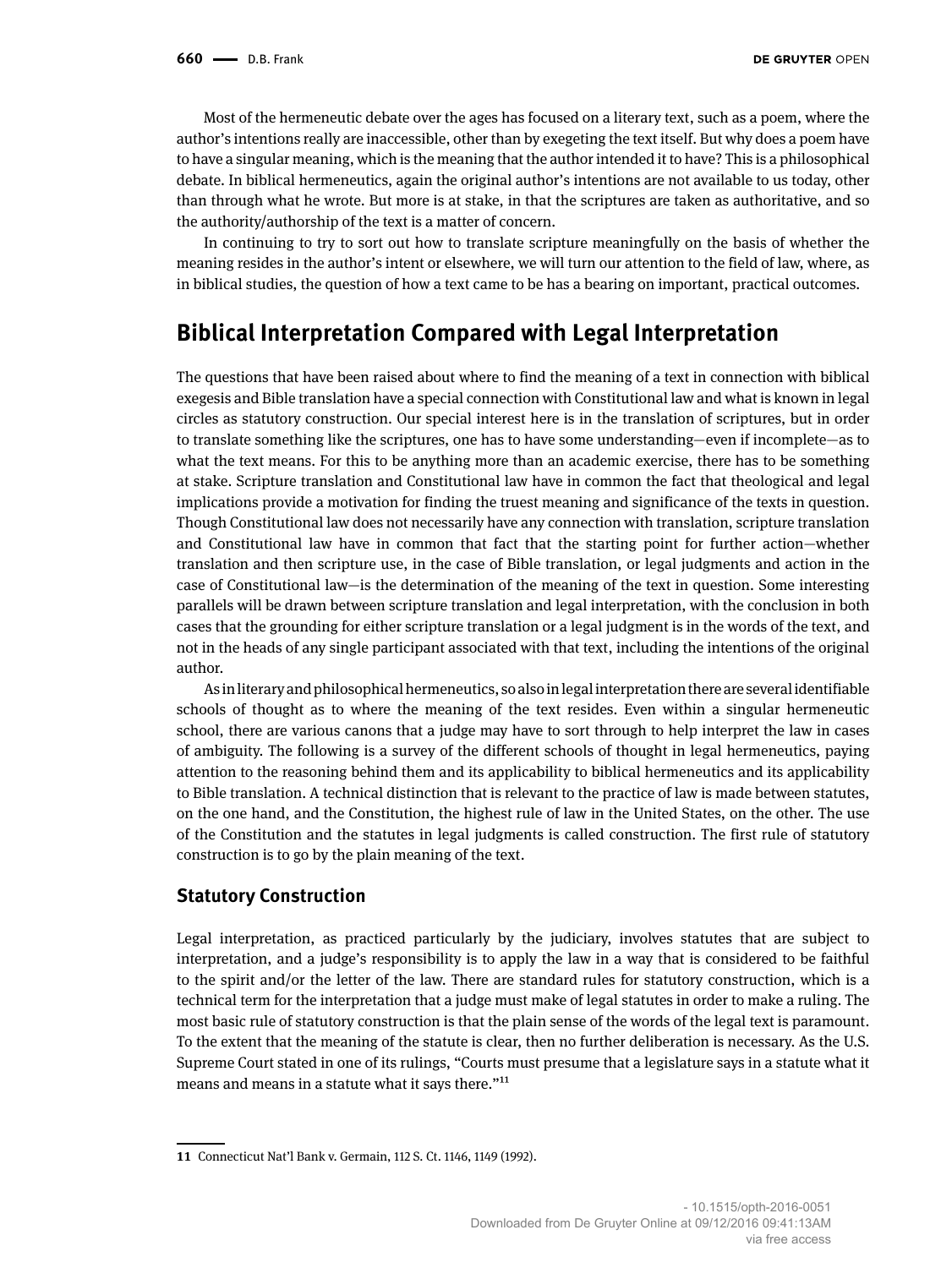However, human language can be imprecise, and laws often have relevance to situations that go beyond the language of the statutes themselves, and there is inevitably some room for interpretation. In instances of any ambiguity, the rules of statutory construction must be used. The rules of statutory construction have less to do with legal philosophy and legislative intent, and more to do with disambiguating unclear language. Where the plain sense of the statute is not clear, a judge may have to sort through the different rules of statutory construction in order to be able to make a judgment.

In traditional Talmudic hermeneutics, there are various rules for interpreting the scriptures, including *Kal va-Chomer* (Simple and complex), *Gezerah Shavah* (Similar laws, similar verdicts), *Binyan ab mi-katuv echad* (A standard from a passage of scripture), *Binyan ab mi-shene ketubim* (A standard from two passages of scripture), *Kelal u-perat* (General and particular), *Perat u-kelal* (Particular and general), *Ka-yotze bo mi-makom acher* (Like that in another place), and *Davar ha-lamed me-inyano* (Something proved by the context). Similarly, in American statutory construction (interpretation), there are some standard rules for interpretation, which after "plain meaning" include *Ejusdem generis* (Of the same kind or nature), *Expressio unius est exclusio alterius* (The explicit mention of one thing implicitly excludes other things of the same class that are not mentioned), *In pari materia* (Upon the same subject), *Noscitur a sociis* (It is known by its associates), *Reddendo singula singulis* (Referring each to each) and *Specialibus non derogant* (The general does not detract from the specific). In addition to these rules of statutory construction are considerations of legal precedent and legislative intent.

#### **Competing Philosophies in Legal Interpretation**

Beyond the standard rules of statutory construction, there are competing philosophies as to where the meaning of a legal document such as the U.S. Constitution can be found. This is related to the issue of legislative intent. The term *Strict Constructionism* dates back to the early nineteenth century and refers to a very conservative view of the Constitution, such that it is not interpreted to say anything other than what it clearly says. Advocates for Strict Constructionism sought to keep the powers of the government limited, and objected to the federal government taking on more power and responsibility than what is clearly spelled out in the Constitution. The legal question, from this perspective, is what does the law clearly say, without inferences. Strict Constructionism implies judicial restraint and the avoidance of making inferences from the Constitution, or any other law. In more recent decades, the term has been used more loosely to refer to any conservative view among Supreme Court Justices, or candidates for that position, including some who reject that label.

A theory of jurisprudence that contrasts with Strict Constructionism has come to be called the *Living Constitution*. The idea here is that the Constitution cannot be limited to only the exact words of the text, or the situations envisioned at the time it was ratified. Rather, the Constitution should be seen as something living and dynamic, and adaptable to new situations. It must be allowed to grow and evolve, and the meaning of the Constitution cannot be limited to whatever it might have meant at the time it was drafted and ratified. A rationale for the Living Constitution theory of legal interpretation is that the framers of the Constitution obviously meant to make it a living document, open-ended, not fixed or limited, and deliberately imprecise in such a way that it could endure indefinitely without being outdated. If they had wanted to, they could have stipulated how the Constitution was to be interpreted. As Justice Oliver Wendell Holmes, Jr., ruled in an early twentieth century Supreme Court decision, "The provisions of the Constitution are not mathematical formulas having their essence in their form. They are organic, living institutions, transplanted from English soil. Their significance is vital, not formal."12

Virtually all Constitutional scholars agree that the U.S. Constitution must be interpreted and applied to new situations. The concern among some, however, is that a Living Constitution theory promotes judicial activism and allows judges to read meanings into the law that do not appropriately fit. The concern is that judges can make the Constitution say whatever they think it should say, thus placing themselves as a higher authority than the lawmakers. In effect, then, the nation would be ruled by opinion rather than law.

**<sup>12</sup>** In Gompers v. United States, 233 U. S. 604 (1914).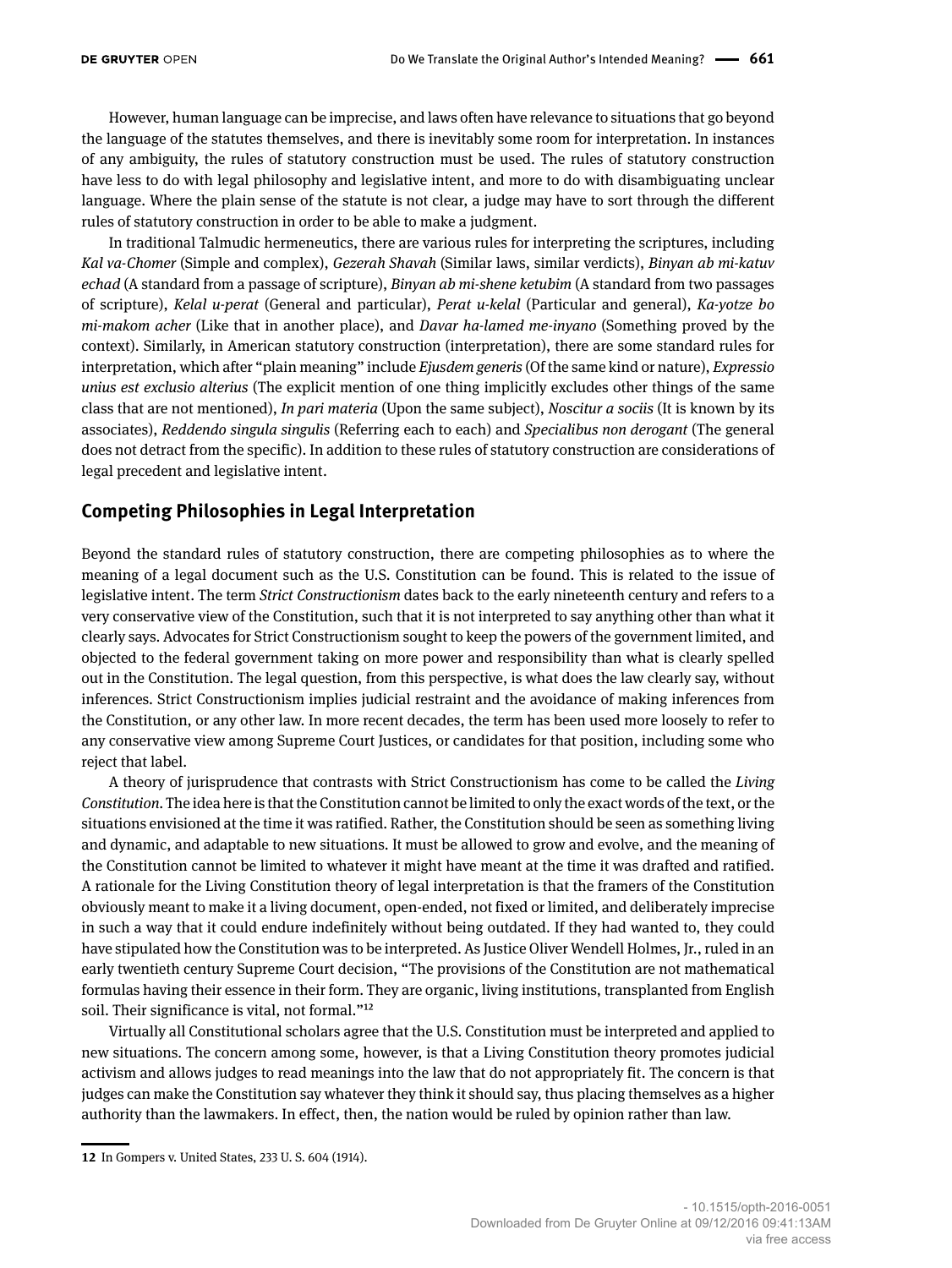The term *Originalism* came to be used in the late twentieth century to denote a theory of legal interpretation that disagreed with the notion of the Constitution as being a living document. Referring to U.S. Supreme Court Justice Antonin Scalia, *Forbes* columnist Peter Robinson observes,

Against the theory of 'the living Constitution,' Scalia advances the theory of 'originalism.' Although it has now become associated with him, the Justice insists originalism proved the dominant interpretive theory in American courts throughout most of our history. Simply put, originalism holds that the Constitution means what it meant when it was ratified. No more, no less. The document doesn't morph. It stays put.<sup>13</sup>

Originalism is not exactly the same thing as Strict Constructionism, and it obviously conflicts with the Living Constitution view. But there are at least two sub-types of Originalism, to be explained below. The main idea of Originalism is that the meaning of the Constitution was established generally at the time of its framing and ratification and is not subject to change. However, there is still room for disagreement as to whether the meaning is in the intentions of the original authors or in the wording of the text itself. Originalism can be compatible with Textualism, which will also be explained below.

*Original Intent* is one of the subtypes of Originalism. The idea of Original Intent is that the meaning of a legal document such as the Constitution is equated with whatever the framers were thinking when they worded it, and what their intentions were in creating their document. This is basically the same as the Authorial Intent position, discussed above in connection with literary interpretation. According to the principle of Original Intent, in making a legal ruling a judge should try to determine what the framers, or original authors, intended the Constitution to mean, and accept that as the authoritative meaning. Any thing beyond what the framers might have intended is irrelevant. It would be inappropriate to think of the Constitution as having an openended meaning that can shift over time. The way for the Constitution to "grow" would be for it to be amended. Thus, the significance of the Constitution and other laws is determined by lawmakers, and the job of a judge is simply to determine what the lawmakers consciously wanted to accomplish when they fashioned the law.

This philosophy is reflected in the words of present U.S. Supreme Court Justice Clarence Thomas,

Let me put it this way; there are really only two ways to interpret the Constitution—try to discern as best we can what the framers intended or make it up. No matter how ingenious, imaginative or artfully put, unless interpretive methodologies are tied to the original intent of the framers, they have no more basis in the Constitution than the latest football scores. To be sure, even the most conscientious effort to adhere to the original intent of the framers of our Constitution is flawed, as all methodologies and human institutions are; but at least originalism has the advantage of being legitimate and, I might add, impartial.<sup>14</sup>

A way of determining Original Intent would be to study other writings of the framers of the Constitution, such as the *Federalist Papers*.

There is a subtle but significant difference between Original Intent and *Original Meaning*. The problem with Original Intent is the word "intent." The idea of Original Meaning is that it does not matter what the framers of the Constitution were *thinking* or *intending* when they wrote it; what matters is what they actually wrote. Original Meaning refers to a specific variety of Originalism whereby the focus is not on whatever was in the heads of the framers of the Constitution at the time they wrote it, but rather on what normal meaning the words of the text would have had at the time it was ratified. Here, text creation is not seen just as a psychological act, but more of a social, public, communicative act—and in the case of the Constitution, of course, a legal act.

The idea of Original Meaning is that a legal text has a conventional meaning that is shared among a group of people, including the group of legislators involved in its drafting, and those who were involved in ratifying the document. The meaning is not located in one particular person, especially since legal documents are typically composed as a group project, and each member of the team might not have the same intentions, but they would have to agree on the wording. And then the wording of the text would not become law until it has been understood and voted on by others. The wording has to be precise in order to be acceptable by a group

**14** In a lecture to the Manhattan Institute in 2008, reported in the *Wall Street Journal*. See www.wsj.com/articles/ SB122445985683948619.

**<sup>13</sup>** See www.forbes.com/2009/03/12/constitution-originalism-supreme-court-opinions-columnists-justice-scalia.html.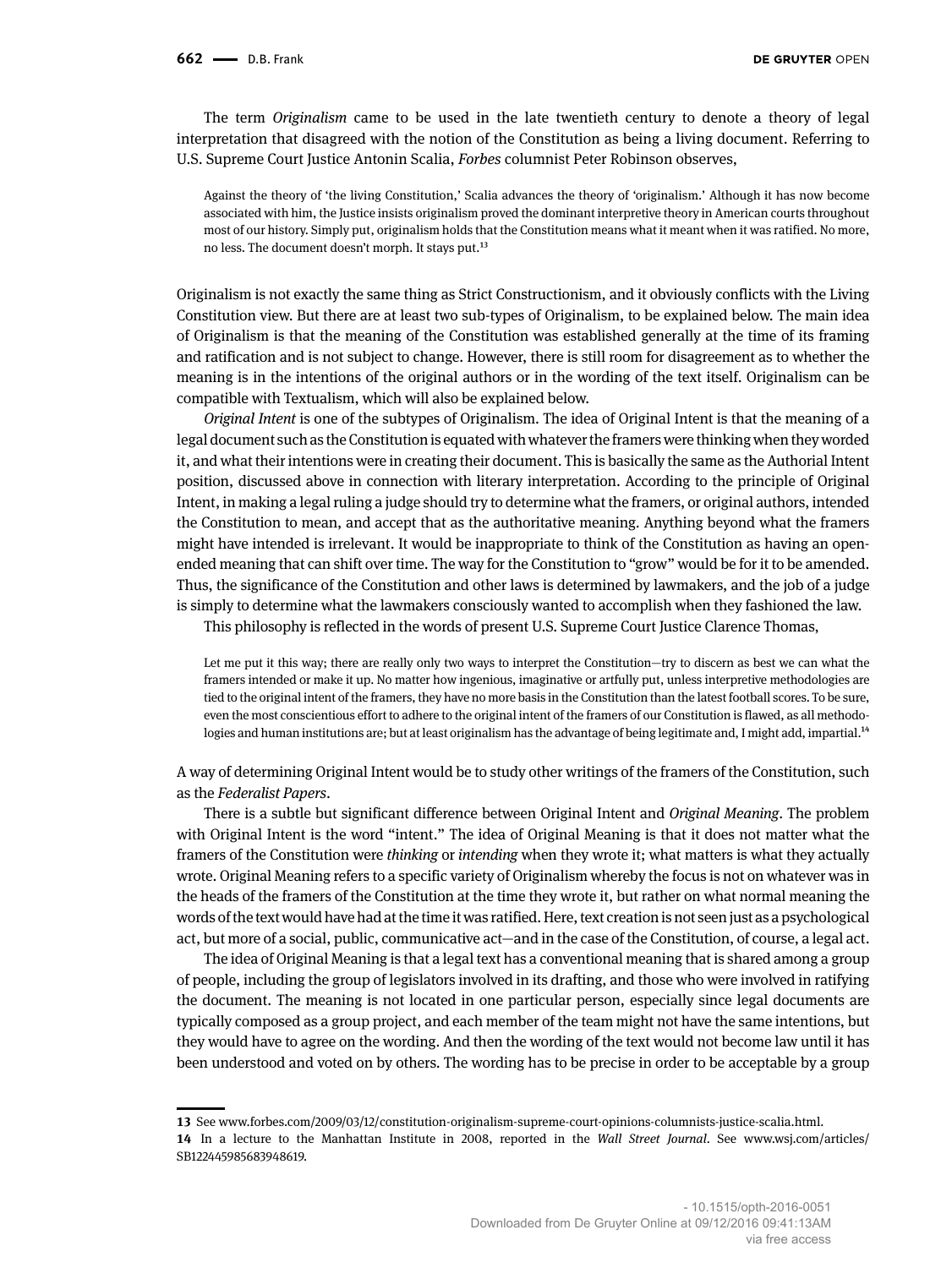of people. According to the philosophy of Original Meaning, in interpreting the Constitution, the appropriate meaning to attribute to it would be whatever could be determined to be the common understanding of that legal language at the time of its framing and ratification. Thus Original Meaning contrasts with both Original Intent, because the emphasis is on common understanding rather than private thoughts of a single individual, and with the Living Constitution, because judgments today based on legal texts should be made in light of the original meanings surrounding those texts.

According to the principle of Original Meaning in connection with the U.S. Constitution, the intent of the lawmakers is difficult or impossible to determine, and is probably also not singular. It was the ratifiers who turned the draft Constitution into law, and so their understanding of what the document meant was even more significant than the private thoughts and intentions of those who crafted it. It may also be difficult to know for sure what the ratifiers understood by the document, but what one can do is try to determine how the wording of the document might have been generally understood at that time in the history of the United States and its form of language. In his book *The Tempting of America* (1990), Constitutional Scholar Robert Bork used the term Original Understanding to label the same philosophy, explaining, "Law is a public act. Secret reservations or intentions count for nothing. All that counts is how the words used in the Constitution would have been understood at the time."15

Closely related to Original Meaning in Constitutional law is *Textualism*. The idea of Textualism is that a legal document such as the Constitution has an ordinary meaning, apart from what it meant to the author(s), or to a new audience, and especially apart from anyone's intentions. One should pay attention to the text itself, rather than any individual associated with the text. As Oliver Wendell Holmes, Jr., described this position before he became a U.S. Supreme Court Justice, "We do not inquire what the legislature meant; we ask only what the statutes mean."<sup>16</sup>

However, meanings of words and expressions do change over time, so it is possible to be a Textualist and an Originalist both. That is, the proper meaning of a legal document such as the Constitution would be whatever could be determined to be its ordinary meaning at the time of its ratification. The original meaning takes precedence over contemporary meanings. This is not the same as the *intended* meaning however. As present U.S. Supreme Court Justice Antonin Scalia contends, "It is the law that governs, not the intent of the lawgiver."<sup>17</sup>

Scalia is a prominent spokesman for a Textualist and Originalist approach to Constitutional law, that being the topic of a number of lectures and his 1997 book *A Matter of Interpretation: Federal Courts and the Law*. He would argue for looking at the wording and meaning of the legal document itself, in light of the conventions of language at the time it was made into law. He explains,18

The theory of originalism treats a constitution like a statute, and gives it the meaning that its words were understood to bear at the time they were promulgated. You will sometimes hear it described as the theory of original intent. You will never hear me refer to original intent, because as I say I am first of all a textualist, and secondly an originalist. If you are a textualist, you don't care about the intent, and I don't care if the framers of the Constitution had some secret meaning in mind when they adopted its words. I take the words as they were promulgated to the people of the United States, and what is the fairly understood meaning of those words.

### **Constitutional Law and Bible Translation Compared**

There are a number of parallels between the practices of Constitutional law and Bible translation. In contrast with literary interpretation, law practice and Bible translation both involve a text that has to be interpreted because it must be acted upon. In the case of Constitutional law, judgments must be made that have a legal effect upon how people live. The study of the scriptures should also affect people's lives, but

**<sup>15</sup>** Bork, *Tempting*, 144.

**<sup>16</sup>** Oliver Wendell Holmes, Jr., *Harvard Law Review* 12:417 (1899).

**<sup>17</sup>** Scalia, 1997 Tanner Lecture.

**<sup>18</sup>** In a speech at the Catholic University of America titled "A Theory of Constitution Interpretation," given October 18, 1996.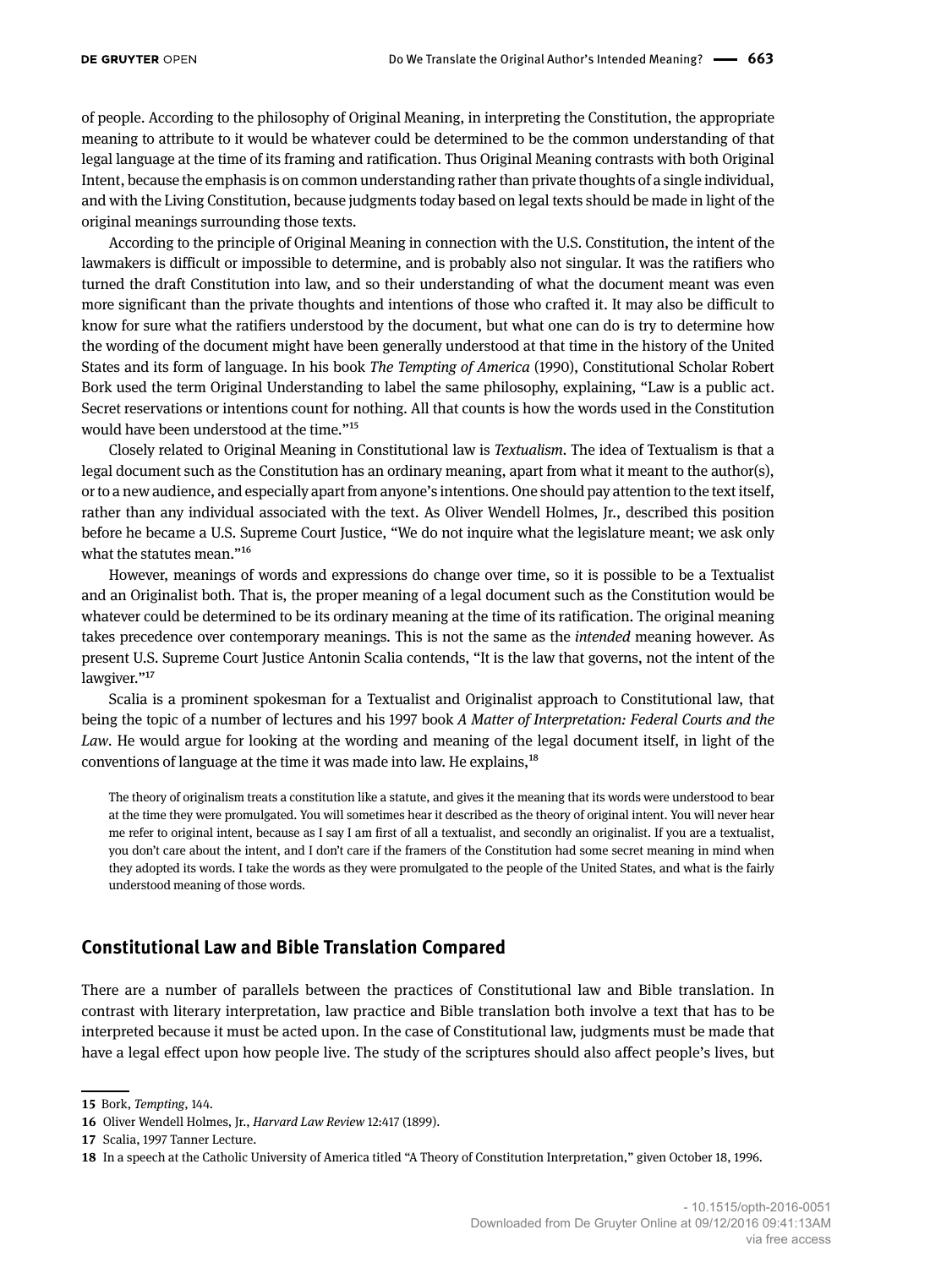especially in translation in particular, the work cannot be done without a determination being made about the meaning of the text. Both disciplines force the responsible party to decide where the meaning of the text resides, in order to be able to act on it.

The U.S. Constitution and the Judeo-Christian scriptures each have multiple authors. The Constitution was ratified by a body of legislators to become the law of the land. This implies that in this process, what the text was understood to mean is of equal or greater weight than what it was *intended* to mean, since it was the ratifiers who made it into law. The Constitution is treated as the highest authority in our government as to what is acceptable behavior, and as a guide as how to treat unacceptable behavior. Similarly, the Bible was judged to be authoritative and was canonized by early church fathers and councils, so what those individuals and councils understood the writings to be saying is of great significance. In human terms, one would say that these individuals passed on certain writings to us as scripture, and did not pass on other ancient writings, because of their determination of the content of those writings. For the most part, the scriptures have been disseminated in the form of translation, as Christianity has been called a translated religion.19

# **The Human Condition**

An inescapable fact about humanity is that people have a limited perspective. Our knowledge about the truth is subjective and indirect, and even good people are capable of being wrong or seeing things differently. That is not to say that there is no absolute truth, but only that our understanding of it is limited.

An inescapable fact about translation is that it depends on interpretation. To translate an original text, one has to know what the original means. Translating without knowing the meaning is transliteration. A translator must be able to make sense of the source text and re-express the same concepts and ideas in the forms of another language. Even if the translator has mastered both the source language and the language being translated into, the translator will admit two main problems. One is that no translator probably would claim to understand the full depth of meaning of the source text. Secondly, it is absolutely impossible to express the full depth of meaning of a complex text in one language in the forms of another language. So translation is about judgments, priorities, intelligent choices, focusing on what the translator determines to be the most central, important, basic and sure meanings to try to express in another language.

Translation depends on meaning, and meaning is personal. Words and other linguistic forms are media used for the purpose of communication, and meaning takes place in the individual when that person interacts with the text. Yet at the same time, language is corporate and conventional. That fact makes it possible for communication to take place. The Bible itself is shared property.

There are disagreements on where to locate the meaning of the scriptures and how to translate it. Is the truest meaning of the scriptures in the heads and in the intentions of the original authors? If so, that might support the Authorial Intent school of thought. Or were the original authors perhaps not in control of the meanings of the texts that are associated with them? Note what the Apostle Peter wrote in his second letter (2 Peter 1:20–21 NIV), "Above all, you must understand that no prophecy of Scripture came about by the prophet's own interpretation of things. For prophecy never had its origin in the human will, but prophets, though human, spoke from God as they were carried along by the Holy Spirit."

In human terms, apostles and prophets were the authors of the writings that have been canonized as Holy Scripture. Whenever the phrase "original author's intended meaning" is used in connection with Bible translation, the "original author" being referred to is Moses or Isaiah or John or Paul, and so forth. It is possible, and even likely, that the human authors did not fully understand themselves the full significance of what they were led to say. As Peter wrote in his First Letter,

**<sup>19</sup>** See, for example, Sanneh, *Whose Religion*, 97: "Christianity is a translated religion…. Without translation there would be no Christianity or Christians. Translation is the church's birthmark as well as its missionary benchmark: the church would be unrecognizable or unsustainable without it." See also Walls, "Translation Principle," 28: "Bible translation as a process is thus both a reflection of the central act on which the Christian faith depends and a concretization of the commission which Christ gave his disciples. Perhaps no other specific activity more clearly represents the mission of the Church."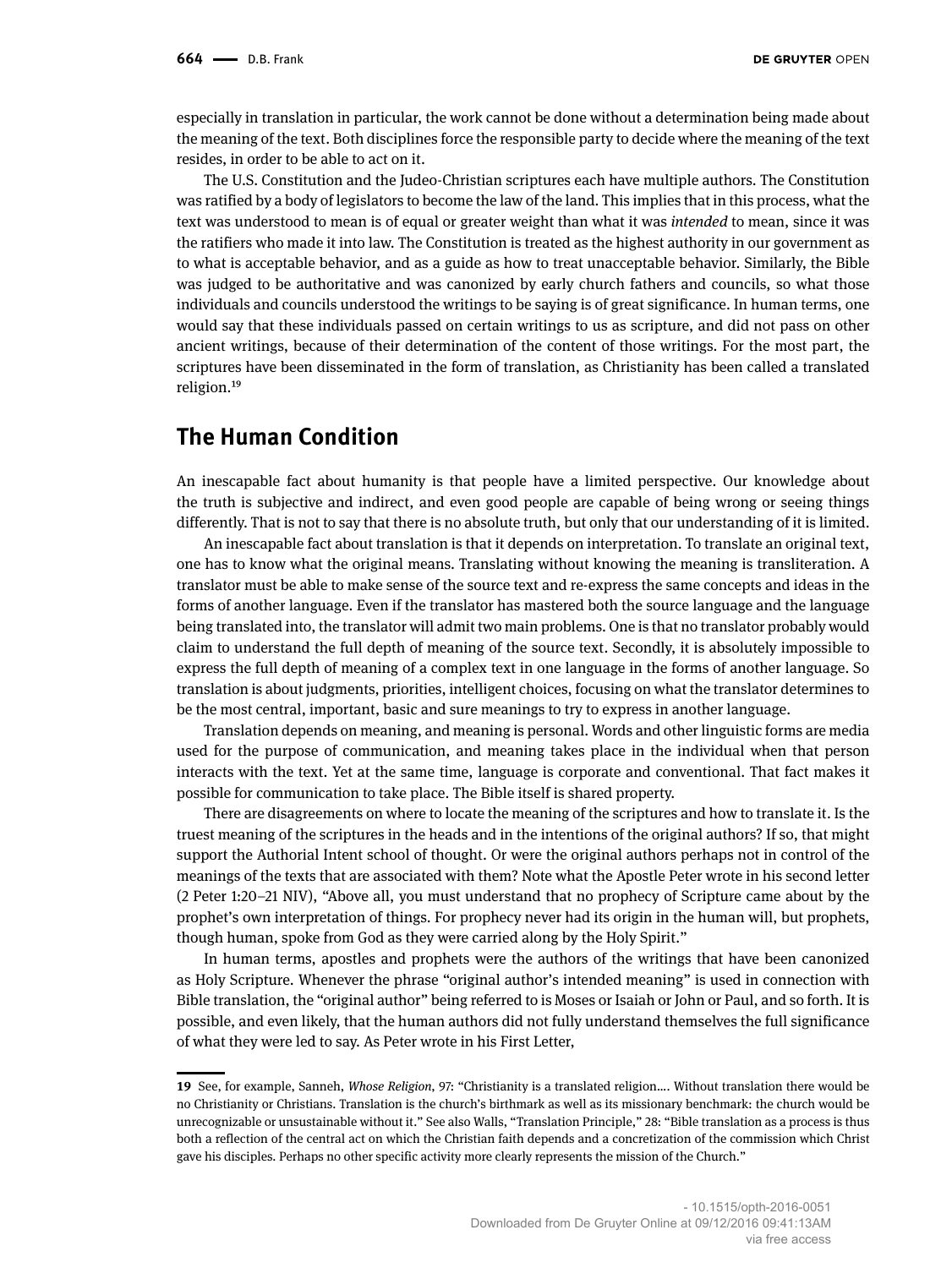Concerning this salvation, the prophets, who spoke of the grace that was to come to you, searched intently and with the greatest care, trying to find out the time and circumstances to which the Spirit of Christ in them was pointing when he predicted the sufferings of the Messiah and the glories that would follow. It was revealed to them that they were not serving themselves but you, when they spoke of the things that have now been told you by those who have preached the gospel to you by the Holy Spirit sent from heaven. Even angels long to look into these things. (1 Peter 1:10–12 NIV)

Peter describes the prophets as looking for the meaning of their own prophecies. If the term "original authors" refers to prophets and apostles, their writings have significance that goes beyond what they themselves understood. In the translation of the scriptures, the important thing is not necessarily what the human authors might have *intended* or were thinking. What matters to us today is what they *wrote*. In fact, what these human authors *meant* is irretrievable to us today except through what they *wrote*, studied in light of any information available about the context in which it was written.

# **How Shall We Then Translate?**

Determining the meaning of a text is essential for translating it. Recognizing that meaning is not all located in one place, the question is where to look for it. Can the translator try to determine the original author's intended meaning and call that the true meaning of a text? In the case of living authors, that idea might at least be feasible, where one could dialogue with the author to find out what he or she meant. But in the case of distant authors, to the extent that a distinction can be made between an author's thoughts and intentions, on the one hand, and the author's expression, on the other, the translator only has access to the latter. We have to assume that the author's intentions and thoughts were coterminous with what he expressed. We have the text, and that is what we translate. It would be inappropriate to translate thoughts and intentions, even if we had access to them apart from their expression.

It is texts that are the object of translation. Yet a judgment must be made about the meaning of a text in order to be able to translate it. Where does the meaning reside? In the text itself? A text is only a medium of communication, and strictly speaking, meanings are only in people's heads—God included, if it is allowable to be so anthropomorphic. But in another sense, a text is full of meaning, in that a text is a manifestation of human language, and language is a shared social system of conventional uses and structures. Texts have meanings to the social group that shares the language in which the text is written.

The meaning of a text—and especially of a text of any complexity—is not univalent. A text can have meanings on different levels, in that the meaning of a sentence is more than the sum of the words that make it up, and the meaning of a text is more than the sum of the sentences that make it up, yet each of the parts has meaning, as well as the whole. Since it is absolutely impossible for the total meaning of a complex text to be translated simultaneously, the translator has to decide which meanings are most important to focus on, e.g., on concordance and word-level meanings, or on higher-level thematic meanings.

Another way in which meaning is not univalent is that different people can attribute different meanings to a text, from their different perspectives. The text can remain consistent, while people disagree on what it means. They may or may not be able to reconcile their different views of the text through dialogue. Since meanings are ultimately only in people's heads, a text could potentially have as many meanings as there are people interpreting it. It is unlikely that there will be so many significantly dif ferent interpretations among honest interpreters, but the point is that there is some room for disagreement.

Not all translations are alike, because different translators focus on different meanings in the text to translate, such as, for example, word-level meanings as opposed to propositional meanings, and because they have different interpretations of the text being translated. Added to this is the fact that language allows for some variation in how the same idea can be expressed. A translator has decisions to make about the meaning, and about which meanings to focus on, and about how to express meanings through vocabulary, syntax and discourse.

If meaning is subjective, and yet translation unavoidably involves making a determination about the meaning of the text, then where and how is the meaning to be found? It is proposed here that the anchor for translation is the text to be translated. That is the constant. Translation changes the text into a different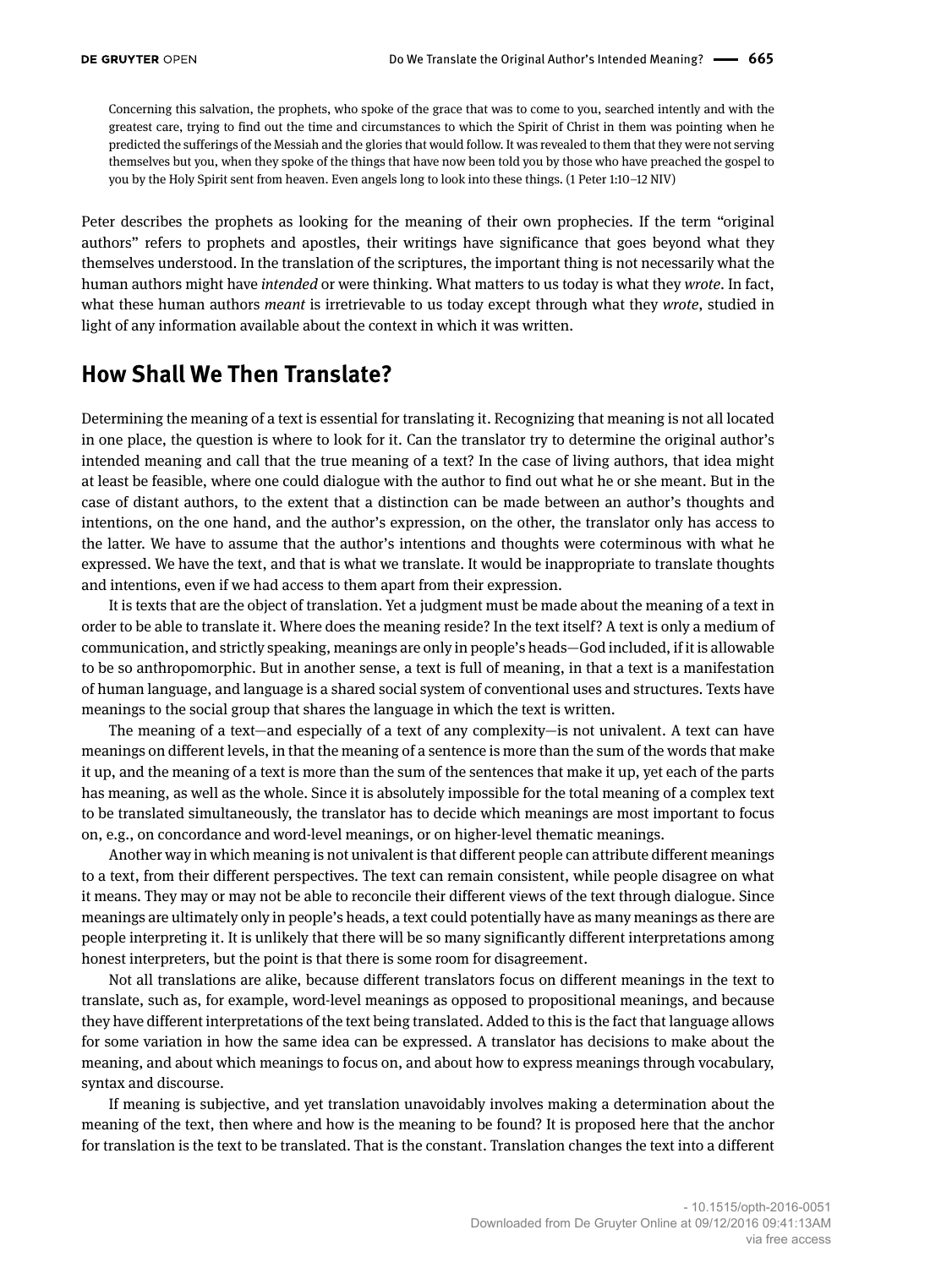form, but at the same time, in some important sense, the text remains the same after being translated. Supposedly the meaning of the translation is the same as the meaning of the original text, now couched in different form. This sameness, which is hard to pin down scientifically, is what qualifies the translation as a different instance of the same text.

Two quotes from the preceding survey of hermeneutical stances stand out for their similarity. Edersheim pointed out that in traditional Jewish hermeneutics, as used by biblical writers such as Matthew and Paul, "To an inspired writer, nay, to a true Jewish reader of the Old Testament, the question in regard to any prophecy could not be: What did *the prophet*—but, What did the *prophecy*—mean?"20 The focus was on the text and not on the intentions of the originator of the text. And writing close to the same time, Holmes wrote in connection with the practice of law, "We do not inquire what the legislature meant; we ask only what the statutes mean."<sup>21</sup> These statements agree with the Textualist approach advanced by Scalia, to the effect that what someone was privately thinking is not as significant for law—or, arguably, for Bible translation—as what that person actually expressed through language in writing, and what was accepted as an authoritative document.

Since a number of different meanings could be attributed to a text, the translator's job is to sort through those interpretations to make a decision on the meaning to translate. A starting point might be to try to figure what the text likely meant its original context, according to information available to us today about that context and about the normal uses of words, grammatical constructions, and figures of speech at the time the text was written.

But as Ricoeur points out, the writing of a spoken text unmoors it from the original speaker-hearer context and there is a "disjunction of the verbal meaning of the text from the mental intention of the author,"<sup>22</sup> making a written text somewhat different in kind from a spoken text. The writing of a text and its removal from its original context results in what Ricoeur calls a surplus of meaning, and "we have to guess the meaning of a text because the author's intention is beyond reach."23 Following Ricouer, a written text takes on a new life of its own.

In the case of translation, the translator has to consider not just what the text meant in its original context, but also its potential for meaning in a new context. The translator must make a determination about the meaning of the text and its potential meaning, and determine how to convey meaning to a new audience in light of their needs. This is an awesome responsibility. It depends on interpretation, but it goes beyond interpretation in that the translator must decide, among potential meanings and interpretations, which ones to try to communicate to a new audience through translation.

# **References**

- Arichea, Daniel C. and Eugene A. Nida. *A Handbook on Paul's Letter to the Galatians.* New York: UBS, 1976.
- Barthes, Roland. "The Death of the Author." *Aspen*, 5–6 (1967).
- Bork, Robert H. *The Tempting of America: The Political Seduction of the Law*. New York: Free Press, 1990.
- Derrida, Jacques. *De la Grammatologie*. Paris: Éditions de Minuit, 1967.
- Edersheim, Alfred. *The Life and Times of Jesus the Messiah*. Grand Rapids: Eerdmans, 1883.
- Gadamer, Hans-Georg. *Truth and Method*. New York: Seabury, 1975.
- Hirsch, E.D. *The Aims of Interpretation*. Chicago: University of Chicago Press, 1976.
- Ricoeur, Paul. *Interpretation Theory: Discourse and the Surplus of Meaning*. Fort Worth: Texas Christian University Press, 1976. Sanneh, Lamin. *Whose Religion is Christianity?* Grand Rapids: Eerdmans, 2003.
- Scalia, Antonin. *A Matter of Interpretation: Federal Courts and the Law*. Princeton, NJ: Princeton University Press, 1997.

Schleiermacher, Friedrich. "Ueber die verschiedenen Methoden des Uebersezens." In *Das Problem des Übersetzens*, edited by Hans Joachim Störig, 38-70. Darmstadt: Wissenschaftliche Buchgesellschaft, 1963[1813].

Vanhoozer, Kevin J. *Is There Meaning in This Text?* Grand Rapids: Zondervan, 1998.

**<sup>20</sup>** Edersheim, *Life and Times*, 215.

**<sup>21</sup>** *Harvard Law Review* 12:417 (1899).

**<sup>22</sup>** Ricoeur, *Interpretation Theory*, 75.

**<sup>23</sup>** Ibid.